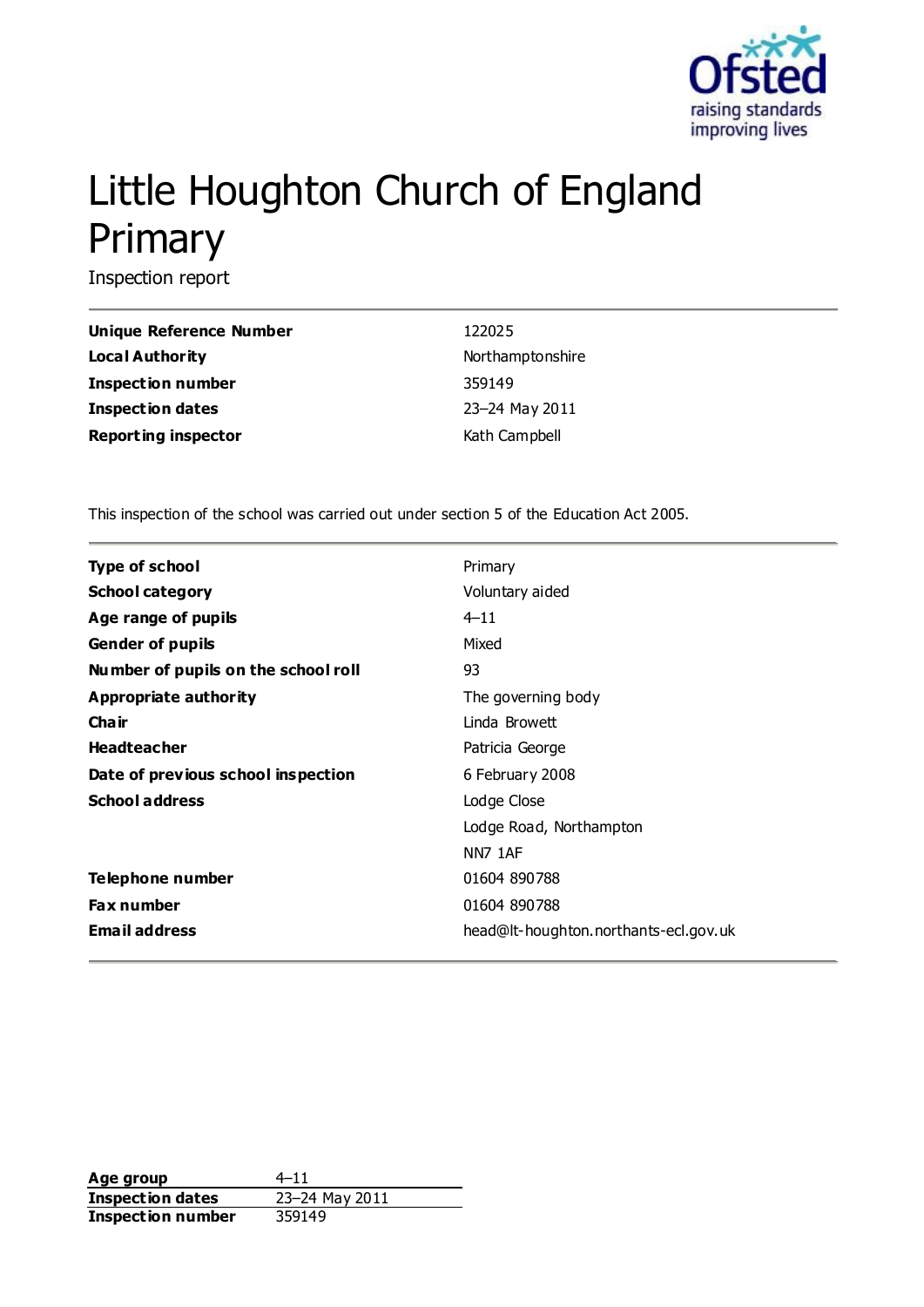The Office for Standards in Education, Children's Services and Skills (Ofsted) regulates and inspects to achieve excellence in the care of children and young people, and in education and skills for learners of all ages. It regulates and inspects childcare and children's social care, and inspects the Children and Family Court Advisory Support Service (Cafcass), schools, colleges, initial teacher training, work-based learning and skills training, adult and community learning, and education and training in prisons and other secure establishments. It assesses council children's services, and inspects services for looked after children, safeguarding and child protection.

Further copies of this report are obtainable from the school. Under the Education Act 2005, the school must provide a copy of this report free of charge to certain categories of people. A charge not exceeding the full cost of reproduction may be made for any other copies supplied.

If you would like a copy of this document in a different format, such as large print or Braille, please telephone 0300 123 4234, or email **[enquiries@ofsted.gov.uk](mailto:enquiries@ofsted.gov.uk)**.

You may copy all or parts of this document for non-commercial educational purposes, as long as you give details of the source and date of publication and do not alter the documentation in any way.

To receive regular email alerts about new publications, including survey reports and school inspection reports, please visit our website and go to 'Subscribe'.

Royal Exchange Buildings St Ann's Square Manchester M2 7LA T: 0300 123 4234 Textphone: 0161 618 8524 E: **[enquiries@ofsted.gov.uk](mailto:enquiries@ofsted.gov.uk)**

W: **[www.ofsted.gov.uk](http://www.ofsted.gov.uk/)**

© Crown copyright 2011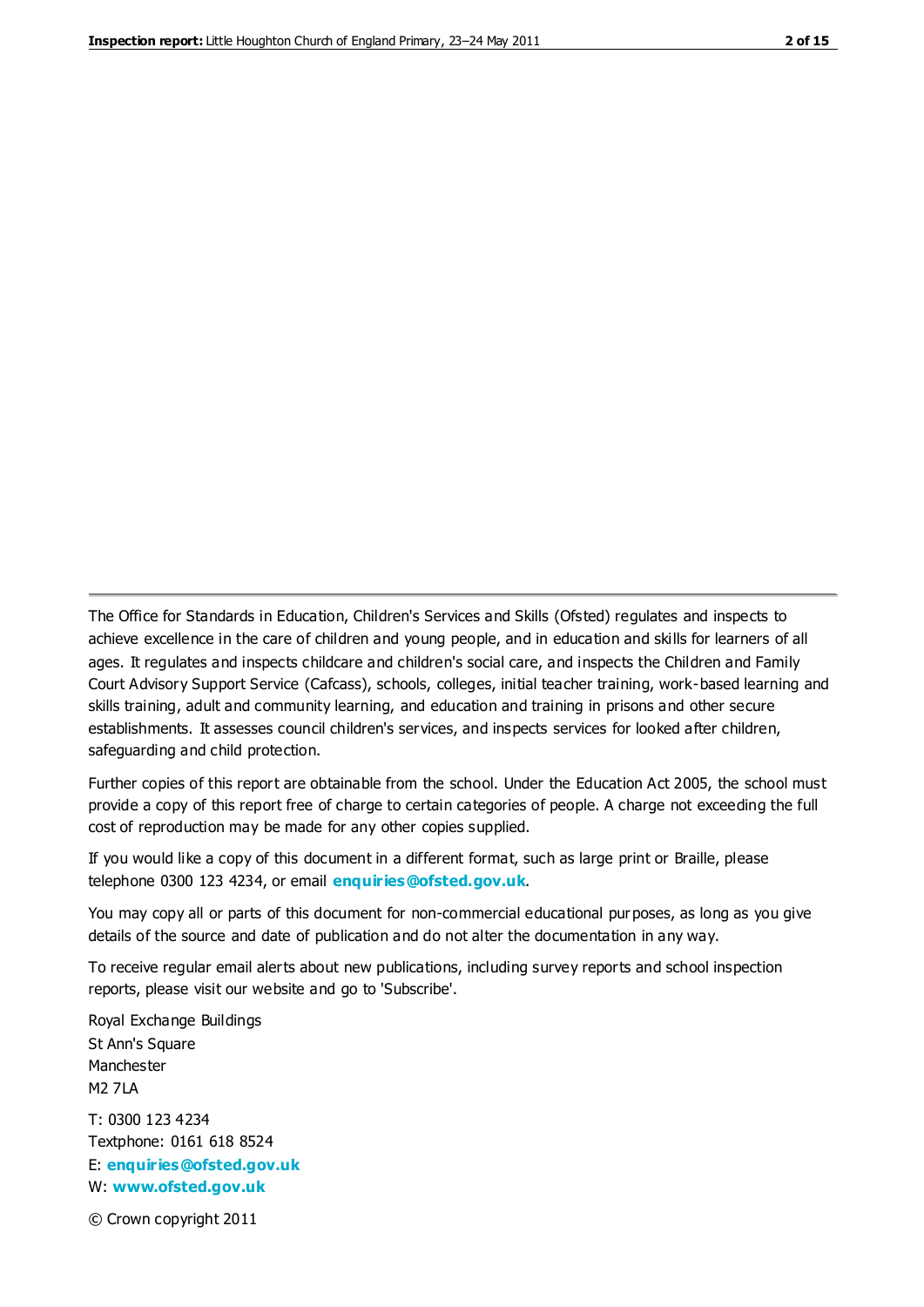# **Introduction**

This inspection was carried out by two additional inspectors. The inspection team observed five teachers and eight lessons. Four lessons were jointly observed with the headteacher. The inspectors held meetings with representatives from the governing body, staff and pupils. The lead inspector also spoke informally to parents and carers. Inspectors observed the work of the school and looked at a wide range of documentation including information about pupil's progress, child protection and safeguarding procedures. They looked at pupils' current and past work and scrutinised 52 questionnaires completed by pupils and 59 by parents and carers.

The inspection team reviewed many aspects of the school's work. It looked in detail at a number of key areas.

- The progress made by different groups of pupils, particularly in reading and mathematics.
- The degree to which assessment information is used to match pupils' future work to their needs and abilities and whether information and communication technology is a sufficiently integral part of learning.
- The effectiveness of the leadership in ensuring consistently good teaching.
- The effectiveness of the restructured subject leadership in identifying priorities and driving through improvement.

# **Information about the school**

Little Houghton is a smaller-than-average sized school located in a village on the outskirts of the town. Nearly all pupils are from a White British background. No pupils speak English as an additional language. The number of pupils known to be eligible for free school meals is low and the proportion of pupils with special educational needs and/or disabilities is below average. The proportion of pupils with a statement of educational needs varies from year to year and is currently above average. The school has recently gained Healthy Schools status and has received many awards, including Geographymark, in recognition of its work. A privately run playgroup operates from the school site. It is not managed by the governing body and was not included in the inspection.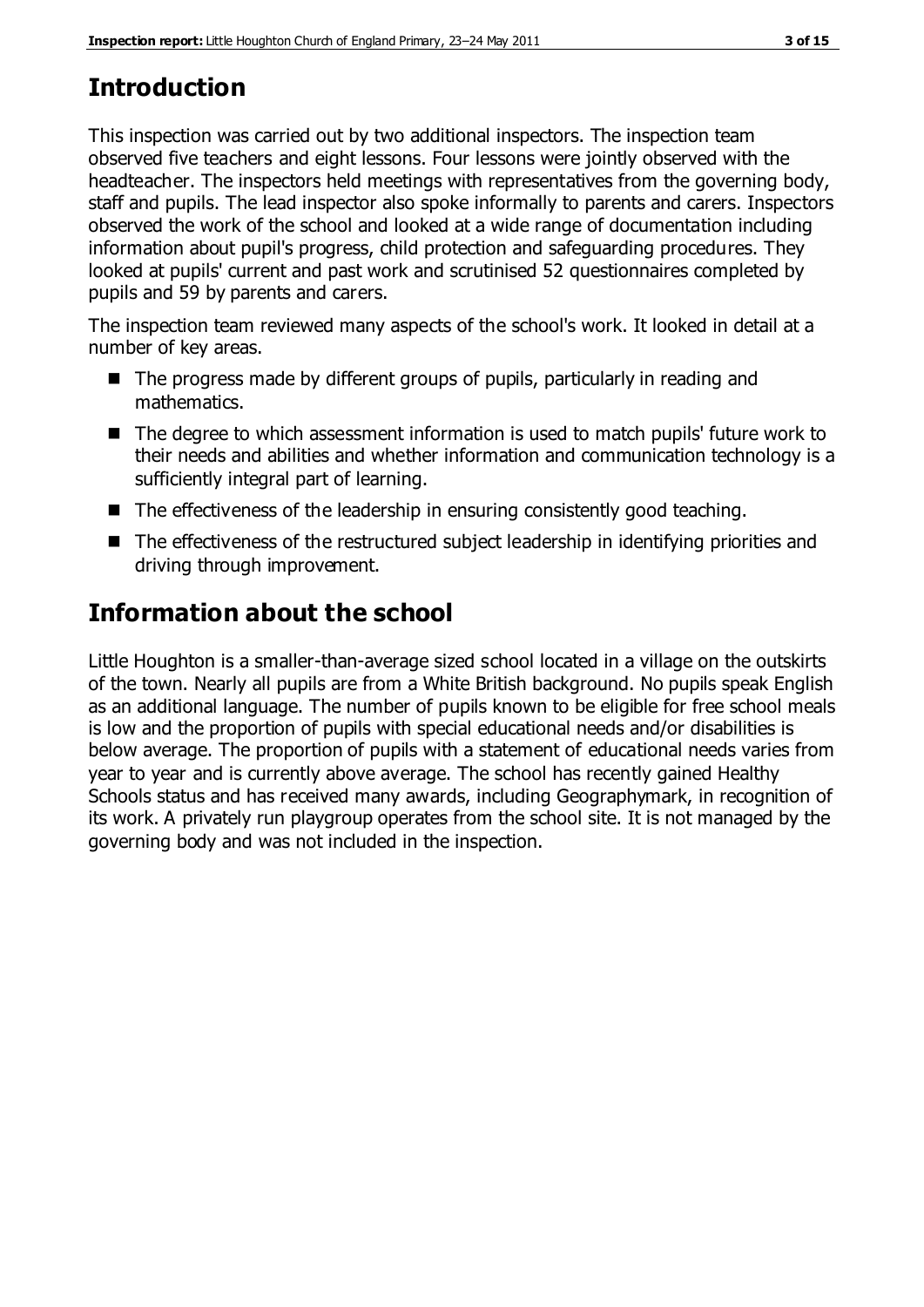# **Inspection judgements**

| Overall effectiveness: how good is the school?  | $\overline{\mathbf{3}}$ |
|-------------------------------------------------|-------------------------|
| The school's capacity for sustained improvement | $\overline{\mathbf{3}}$ |

#### **Main findings**

Little Houghton is a satisfactory and improving school. The quality of provision for children in the Early Years Foundation Stage is a notable strength. The school's good care, guidance and support make a strong contribution to pupils' good personal and social development. Effective partnerships with other schools greatly enhance pupils' learning. Most parents and carers have very positive views about the school. As one parent commented, 'I could not have asked for a better education for my child. She has flourished in all areas'.

This is a happy school with a friendly and welcoming atmosphere. It is a place where staff and pupils feel valued. There is a powerful sense of community and pupils enjoy school a great deal. The headteacher and senior teacher complement each other's skills well. They have successfully created a good climate for learning and are the major driving force behind improvement. All staff work closely together and share the same ambitions for moving the school forward.

Pupils make satisfactory progress, after a good start in the Early Years Foundation Stage, and typically reach above average standards by the time they leave. There is strong evidence in pupils' current work to show that standards are continuing to rise and that the proportion of higher-attaining pupils in Key Stage 2, in particular, is increasing. Welltargeted initiatives, such as those to encourage greater enthusiasm in boys for reading, have had a positive impact on their attainment. This has been a real success story. The school is now turning its attention towards raising boys' attainment in writing, using the same methods to develop greater confidence in written work. In the recent past, standards in mathematics in Key Stage 1 have not been as good as in other subjects and the school is starting to raise the profile of the subject in order to secure improvement. However, not enough younger pupils currently reach higher levels. The introduction of more effective assessment procedures now identifies potential underachievement much earlier. This enables pupils to receive well-targeted support quickly in order to get them back on track. Although further work remains to be done, the picture is positive.

The quality of teaching has improved since the previous inspection, but is not yet consistent enough to ensure good learning and progress throughout the school. Parents and carers rightly believe that teachers make lessons interesting. However, occasionally, in teachers' quest to make activities exciting and relevant, the focus on what pupils are learning gets lost and there is not always enough challenge for higher-attaining pupils. When assessing pupils' learning, marking is not always used effectively enough to show pupils the next step forward. The curriculum has a richness and diversity that motivates pupils well. They value the opportunities on offer, particularly those that develop healthy lifestyles. Pupils' care and welfare are given a high priority. The school caters very well for pupils from families whose circumstances sometimes make them hard to reach.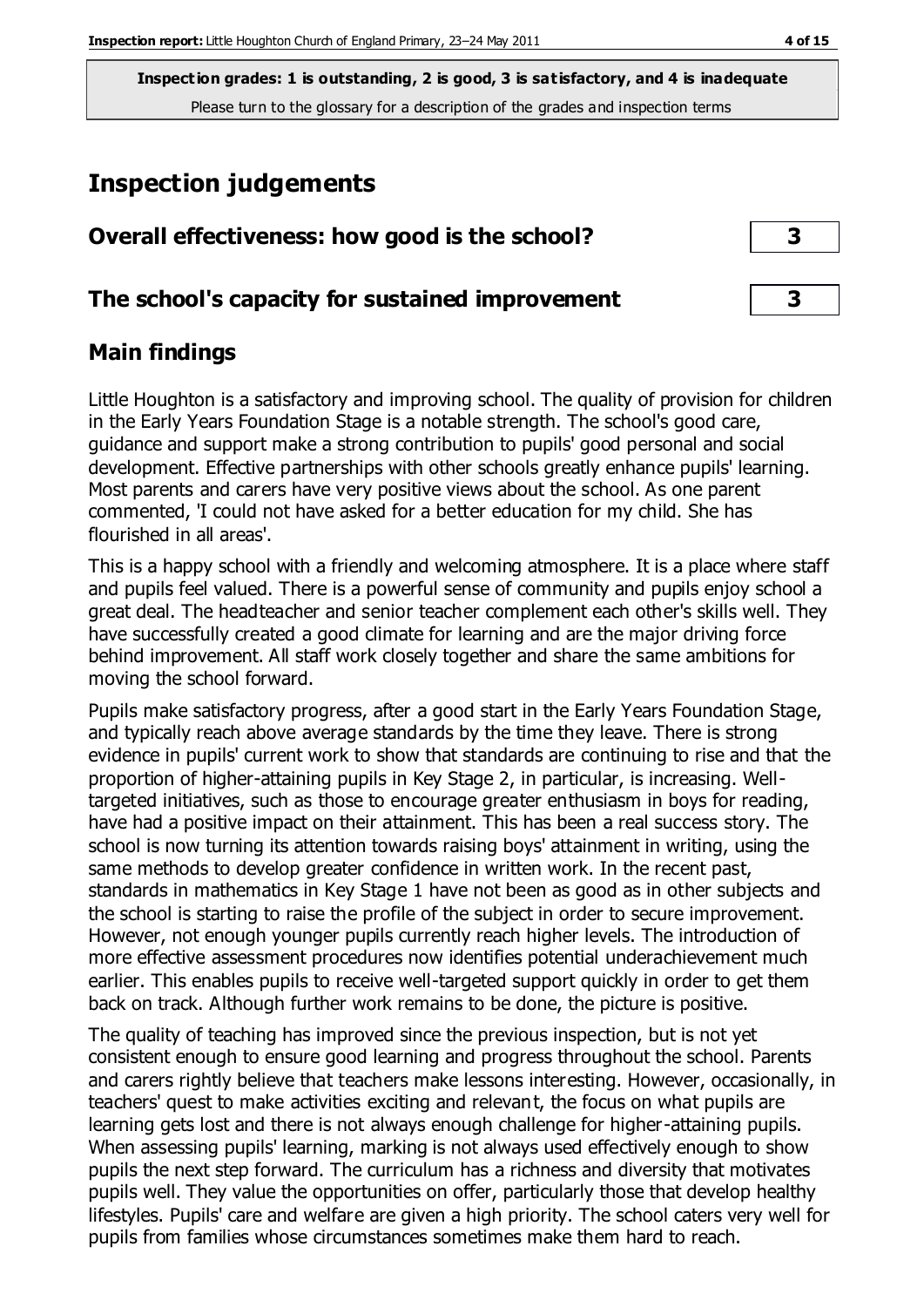The school's leaders have an accurate view of strengths and weaknesses, enabling them to identify the right priorities for moving the school forward. However, self-evaluation is sometimes too optimistic, particularly about the quality of teaching and pupils' progress. This is because it tends to be based more on pupils' good personal outcomes, rather than on their satisfactory academic progress. Senior leaders monitor the work of the school satisfactorily, although not always with enough precision. The governing body has high levels of commitment and involvement, but it does not always have enough first-hand information to hold the school to account for standards achieved. Taking all the above points into account, particularly the rise in standards of boys' reading and the improvements brought about by tighter tracking of progress, the school has a satisfactory capacity to improve.

Up to 40% of the schools whose overall effectiveness is judged satisfactory may receive a monitoring visit by an Ofsted inspector before their next section 5 inspection.

## **What does the school need to do to improve further?**

- Raise the proportion of pupils reaching higher levels in mathematics in Key Stage  $1$ by:
	- $-$  increasing the proportion of good or better teaching
	- ensuring lesson activities provide enough challenge, especially for higherattaining pupils
	- focusing with greater precision on the day-to-day quality of learning of individual pupils
	- providing more opportunities for pupils to extend their numeracy skills in other subjects.
- Raise standards in boys' writing throughout the school by:
	- $=$  extending the range of opportunities within the curriculum themes that are specifically designed to engage boys' interest, as well as girls'
	- using marking more effectively to let pupils know how well they are doing and to move them on to the next step
	- involving pupils more in assessing their own levels of understanding.
- Strengthen the monitoring role of leaders and the governing body by:
	- ensuring monitoring focuses with greater precision on measuring the success of initiatives by their impact on pupils' learning outcomes.

## **Outcomes for individuals and groups of pupils 3**

Most children enter the Reception class with knowledge and skills that are broadly at levels expected of children at this age. Through good teaching, they move into Year 1 with a higher than expected proportion having exceeded the Early Learning Goals. Recently introduced strategies to focus on the development of early reading and writing skills right from the start now provide secure foundations for future development. In Key Stages 1 and 2, because teachers are starting to use assessment information with greater precision than in the past, they have a far more accurate view of whether pupils are making enough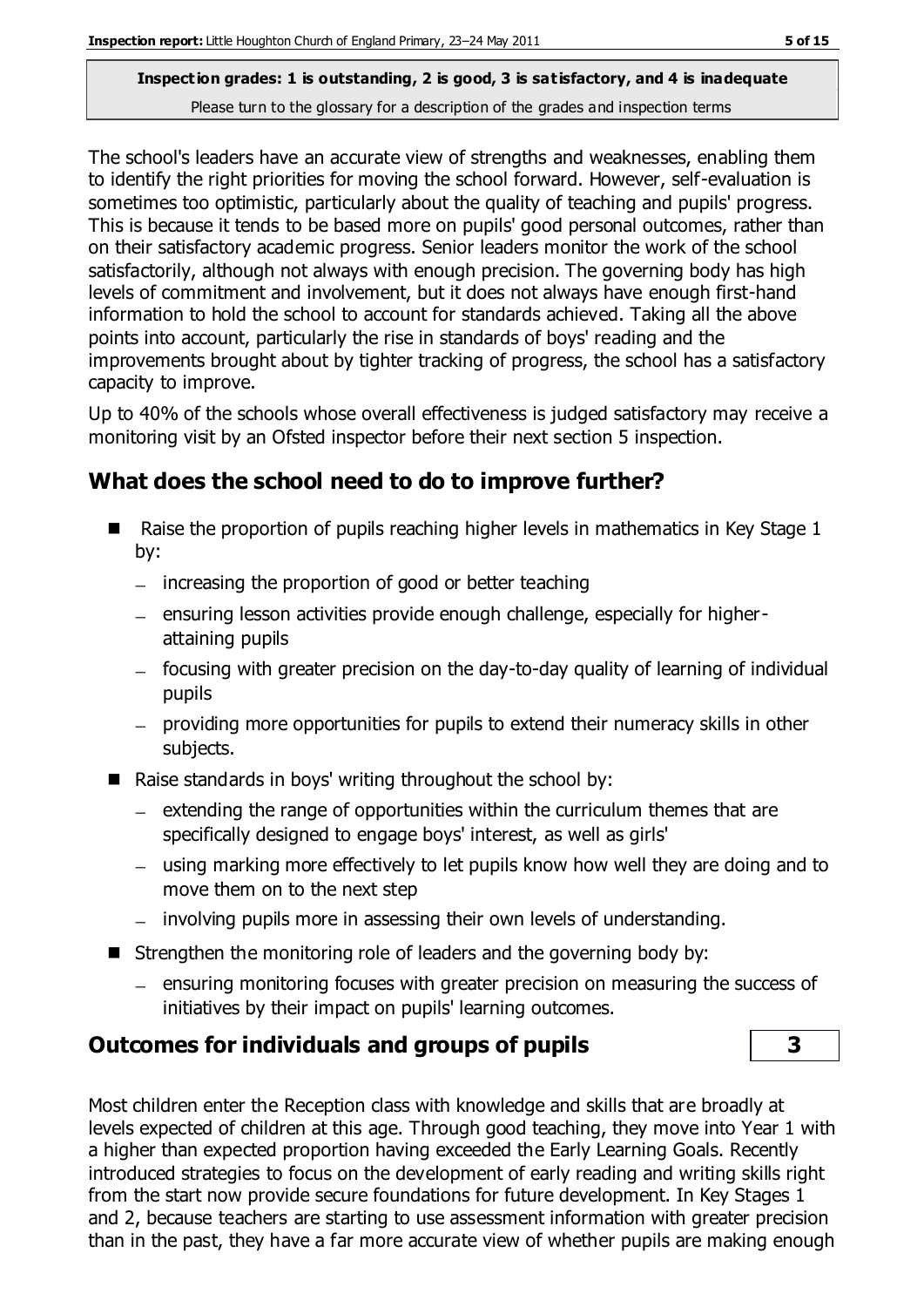progress. Although there is still more work to be done, this tighter focus has led to a sustained upward trend in standards because higher-attainers, in particular, receive a greater level of challenge. The progress of pupils with special needs and/or disabilities, although satisfactory overall, is often good in group activities. At these times, the work these pupils receive is more accurately focused on their individual needs. Progress is at its best in lessons where the teachers move learning on at a good pace and the level of challenge is high. A good example of this was seen in a successful lesson in the Reception class, where children were learning about money. Boys and girls of all abilities were equally challenged by the activities. Higher-attaining children, in particular, made good gains in their knowledge by coming up with a wealth of interesting ways to make 15p using 1p and 2p coins. The whole session was very rewarding because children were animated and excited and the class teacher never gave up in her quest to ensure that individual children enjoyed success.

Pupils of all ages greatly appreciate the opportunities on offer. Behaviour is good in lessons and around school. Pupils are courteous, polite and considerate. In discussion, they display a good understanding of how to keep safe. They are particularly proud of their school garden project and take their roles and responsibilities very seriously. The high participation in good quality extra-curricular clubs successfully promotes a good understanding of healthy lifestyles. Pupils' strong contribution to the school and wider community is demonstrated well by the involvement of the school council in numerous activities, such as the recent initiative to raise funds for an outdoor clock. Residential visits to places such as the Isle of Wight develop pupils' social skills very effectively. A strong ethos successfully underpins good spiritual, moral, social and cultural development. Assemblies contribute well to pupils' spiritual development. Music is an important part of their cultural growth. Parents and carers rightly judge pupils' good academic and personal skills prepare them well for their future lives. By the time pupils leave, most have developed a mature, confident approach towards their work. Attendance, although broadly average, is not as high as at the time of the previous inspection because a small minority of pupils are taken out in term-time for holidays.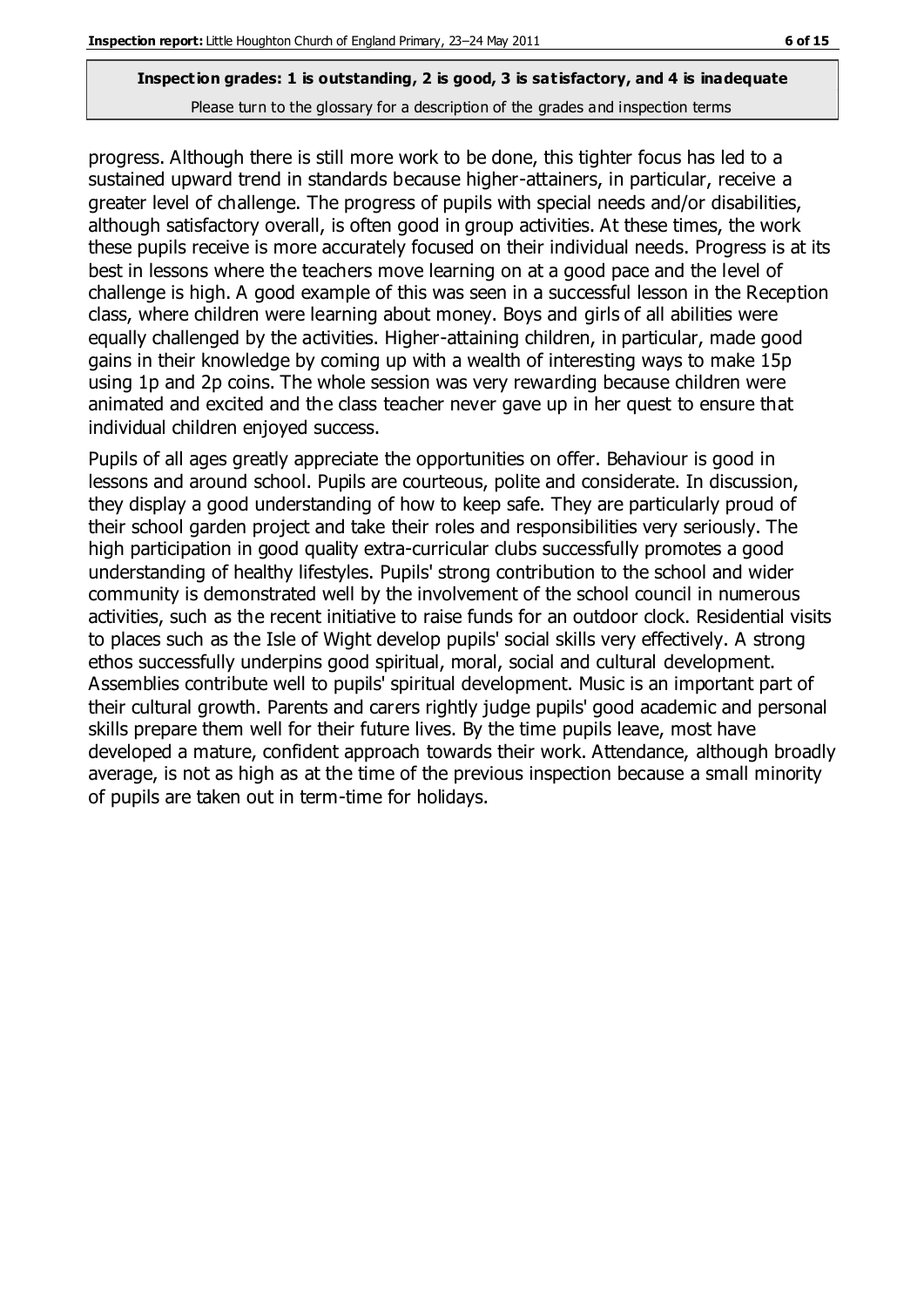**Inspection grades: 1 is outstanding, 2 is good, 3 is satisfactory, and 4 is inadequate**

Please turn to the glossary for a description of the grades and inspection terms

These are the grades for pupils' outcomes

| Pupils' achievement and the extent to which they enjoy their learning                                                     |                         |
|---------------------------------------------------------------------------------------------------------------------------|-------------------------|
| Taking into account:<br>Pupils' attainment <sup>1</sup>                                                                   | 2                       |
| The quality of pupils' learning and their progress                                                                        | 3                       |
| The quality of learning for pupils with special educational needs and/or disabilities<br>and their progress               | 3                       |
| The extent to which pupils feel safe                                                                                      | $\overline{\mathbf{2}}$ |
| Pupils' behaviour                                                                                                         | $\overline{\mathbf{2}}$ |
| The extent to which pupils adopt healthy lifestyles                                                                       | 2                       |
| The extent to which pupils contribute to the school and wider community                                                   | 2                       |
| The extent to which pupils develop workplace and other skills that will contribute to<br>their future economic well-being |                         |
| Taking into account:<br>Pupils' attendance <sup>1</sup>                                                                   | 3                       |
| The extent of pupils' spiritual, moral, social and cultural development                                                   | 2                       |

<sup>1</sup> The grades for attainment and attendance are: 1 is high; 2 is above average; 3 is broadly average; and 4 is low

## **How effective is the provision?**

Teachers and support staff work very closely together. They know their pupils well and relationships are strong. There is a good level of support for pupils with special educational needs and/or disabilities, enabling them to make as much progress as others. Where teaching is at its best, staff have high expectations of work and behaviour. However, the picture is not entirely consistent. In some lessons, the pace of learning is not brisk enough and occasionally, there are missed opportunities to move higherattaining pupils on to even greater challenge. Day-to-day assessment is used well in some classes. In others, it does not build sufficiently on pupils' past knowledge and sometimes does not ensure pupils know whether they are making enough progress.

The recently restructured 'themed curriculum' motivates pupils of all ages and abilities well. Special events, such as 'India Week', successfully bring the curriculum alive by combining learning across a range of subjects. Partnerships with schools within the A shby Cluster are particularly effective in adding greater breadth to the curriculum. The provision for information and communication technology, although in the process of development, has improved since the previous inspection and is now a more integral part of learning. A good range of educational visits consolidates learning well and adds greatly to pupils' enjoyment. A strong personal, social and health education programme makes a positive contribution towards pupils' good personal development. There is still further to go before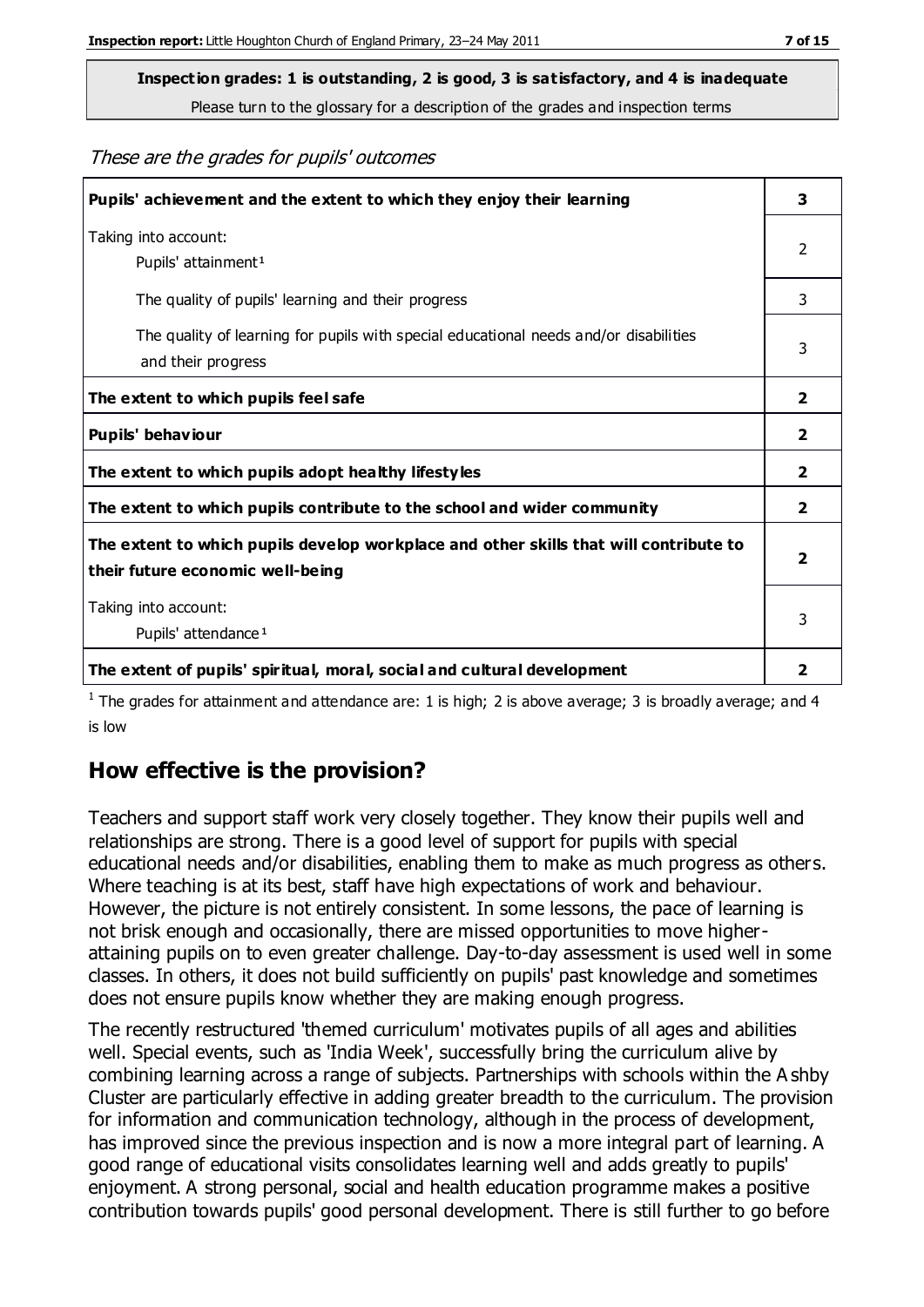the new curriculum is embedded firmly enough to have a measurable impact on pupils' achievement.

This school is a very supportive community where older pupils care about younger ones, successfully developing strong bonds of friendship. Parents and carers are justifiably confident that their children are well looked after. The school works closely with outside agencies to support pupils whose circumstances make them potentially vulnerable, enabling them to participate fully in school life. Good quality transfer arrangements ensure pupils are well prepared for the next stage of their education.

These are the grades for the quality of provision

| The quality of teaching                                                                                    |  |
|------------------------------------------------------------------------------------------------------------|--|
| Taking into account:<br>The use of assessment to support learning                                          |  |
| The extent to which the curriculum meets pupils' needs, including, where relevant,<br>through partnerships |  |
| The effectiveness of care, guidance and support                                                            |  |

#### **How effective are leadership and management?**

The headteacher and senior teacher have effectively developed a very inclusive approach towards leadership and management. Staff are strongly supportive because they have a valued voice in decision making. There is a real sense of ownership among staff. The restructured subject leadership team plays a key role in identifying priorities and there is a shared commitment towards driving through improvement. Strategic planning accurately identifies areas in most need and is increasingly underpinned by better analysis of data about pupils' achievement. Monitoring and evaluation are purposeful, though sometimes lacking in precision, particularly when measuring the impact of initiatives on learning.

The governing body is well organised and it oversees areas such as safeguarding and community cohesion well. Safeguarding procedures are very secure, meet requirements and follow good practice. The single central record, in particular, is well maintained. In many respects the school is a highly inclusive community but the fact that, for example, some younger higher-attaining pupils do not achieve standards in line with their ability in mathematics means that equality of opportunity is satisfactory rather than good. The school tackles discrimination well. Pupils throughout the school are particularly appreciative of each other's success and show great care and consideration towards those who sometimes find learning hard. The school's promotion of community cohesion is satisfactory. It is strong at a local level, through good links within the parish. Pupils are also well informed and gain good insights into diverse cultures at a global level through their charitable works and long-standing links with India. Links at a national level are in the pipeline, but are currently not as well developed.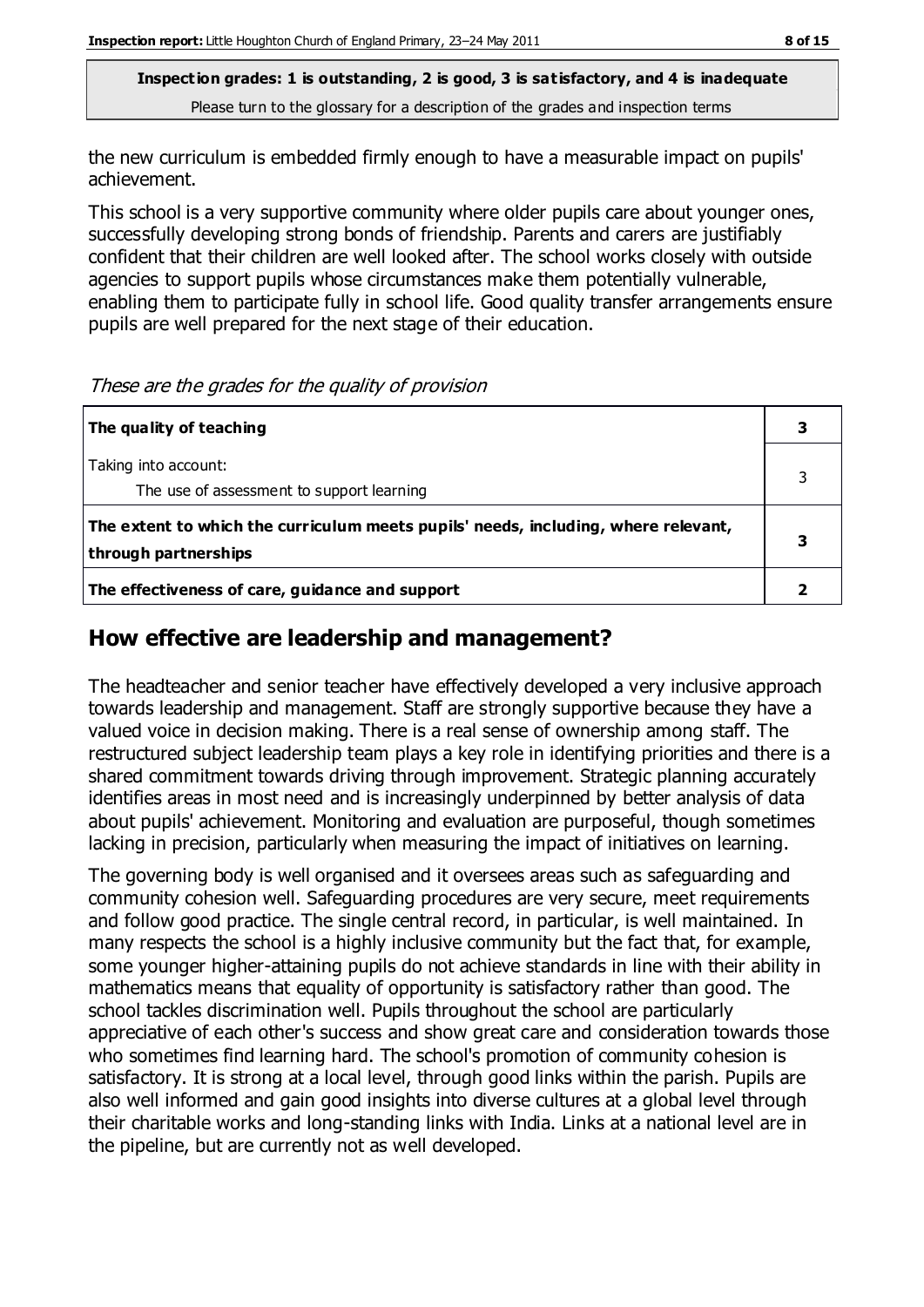**Inspection grades: 1 is outstanding, 2 is good, 3 is satisfactory, and 4 is inadequate**

Please turn to the glossary for a description of the grades and inspection terms

**The effectiveness of leadership and management in embedding ambition and driving improvement 3** Taking into account: The leadership and management of teaching and learning 3 **The effectiveness of the governing body in challenging and supporting the school so that weaknesses are tackled decisively and statutory responsibilities met 3 The effectiveness of the school's engagement with parents and carers 3 The effectiveness of partnerships in promoting learning and well-being 2 The effectiveness with which the school promotes equality of opportunity and tackles discrimination 3 The effectiveness of safeguarding procedures 2 The effectiveness with which the school promotes community cohesion 3 The effectiveness with which the school deploys resources to achieve value for money 3**

#### These are the grades for leadership and management

## **Early Years Foundation Stage**

Parents are rightly appreciative of the Early Years Foundation Stage. They are successfully encouraged to become involved in their child's education right from the start. All staff know families and individual children's needs very well and this enables children to flourish within a warm, nurturing environment where they feel secure. They know they are part of a very caring community. Activities are fun and children are provided with good opportunities to explore indoors and outside. Independence is promoted well because the balance between adult-led and independent activities is just right. Children gain a good early understanding of eating healthily and keeping fit. Teaching is always of high quality, ensuring children of all abilities make good progress. There is a real commitment to challenge in group activities. This high expectation is the major reason why children move into Year 1 with above expected levels of knowledge and understanding for children this age. Occasionally, some free choice activities, although purposeful, do not provide enough challenge to promote good learning. The job share arrangement works very well because the two teachers work impressively well together. Children's 'My Treasure' books are of high quality and give clear insight into the progress of individuals. Leadership and management of the Early Years Foundation Stage are good because all staff share the same clear vision for future development and a strong commitment towards securing improvement.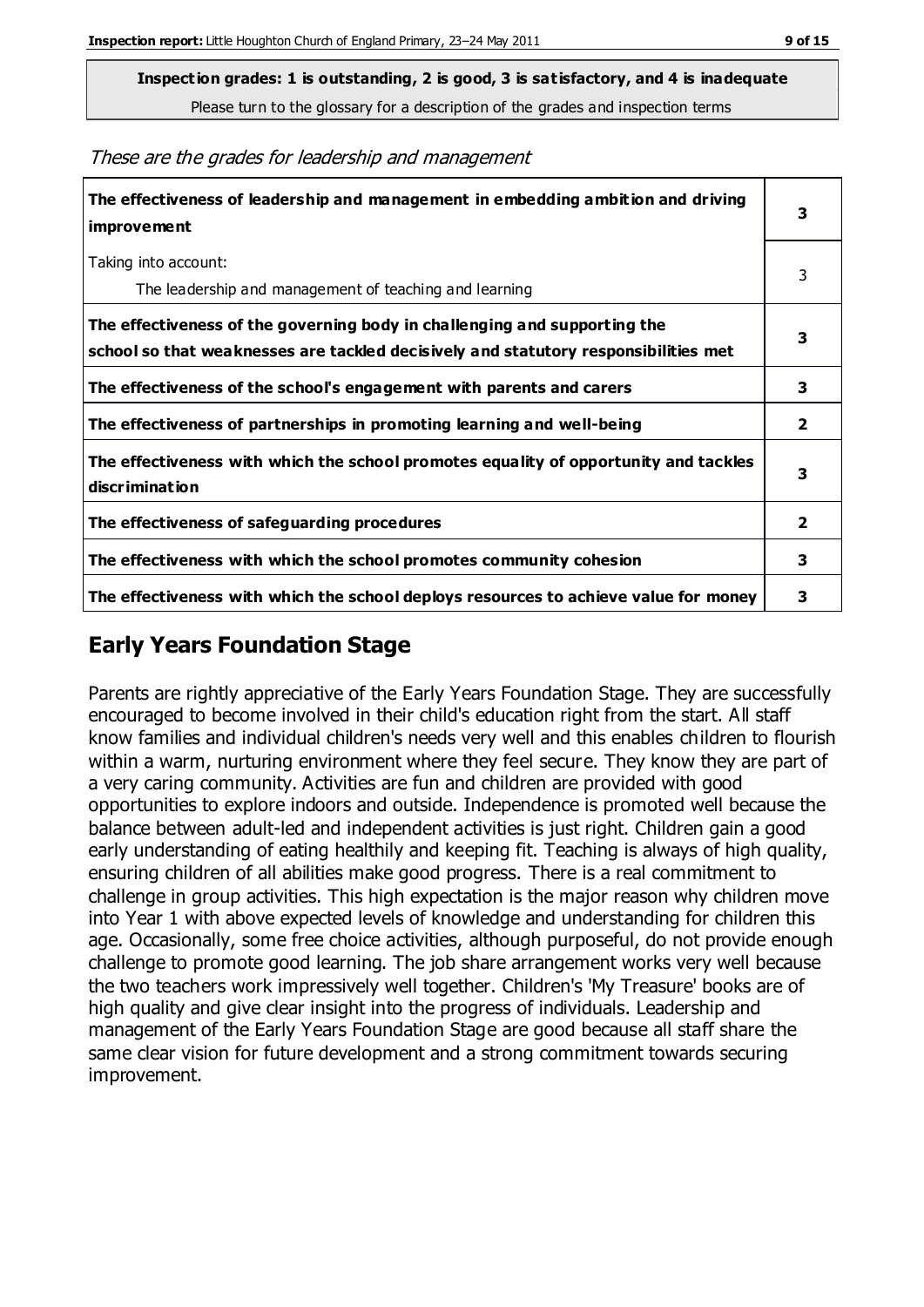**Inspection grades: 1 is outstanding, 2 is good, 3 is satisfactory, and 4 is inadequate**

Please turn to the glossary for a description of the grades and inspection terms

These are the grades for the Early Years Foundation Stage

| <b>Overall effectiveness of the Early Years Foundation Stage</b>                      |  |  |
|---------------------------------------------------------------------------------------|--|--|
| Taking into account:<br>Outcomes for children in the Early Years Foundation Stage     |  |  |
| The quality of provision in the Early Years Foundation Stage                          |  |  |
| The effectiveness of leadership and management of the Early Years Foundation<br>Stage |  |  |

## **Views of parents and carers**

Most parents and carers have positive views about the school. They particularly like their children's enjoyment of school and the fact that they feel safe. They believe the school is well led and managed. They are unanimous in their view that their children are taught well.

However, over a third of parents and carers who responded to the questionnaire expressed concerns about how well the school listens and whether it takes sufficient account of their views. They felt communication at a personal level could be better. The lead inspector looked into the concerns raised and followed up all written and verbal comments. She spoke with key staff and held informal discussions with a cross-section of parents and carers. The school recognises that there have been isolated incidents relating to, for example, parents taking pupils out of school in term time, as well as discussion with a small minority of parents and carers about behavioural concerns. The headteacher is reviewing the way in which the school deals with such incidents and is looking into ways of working more closely with parents and carers to resolve their current concerns.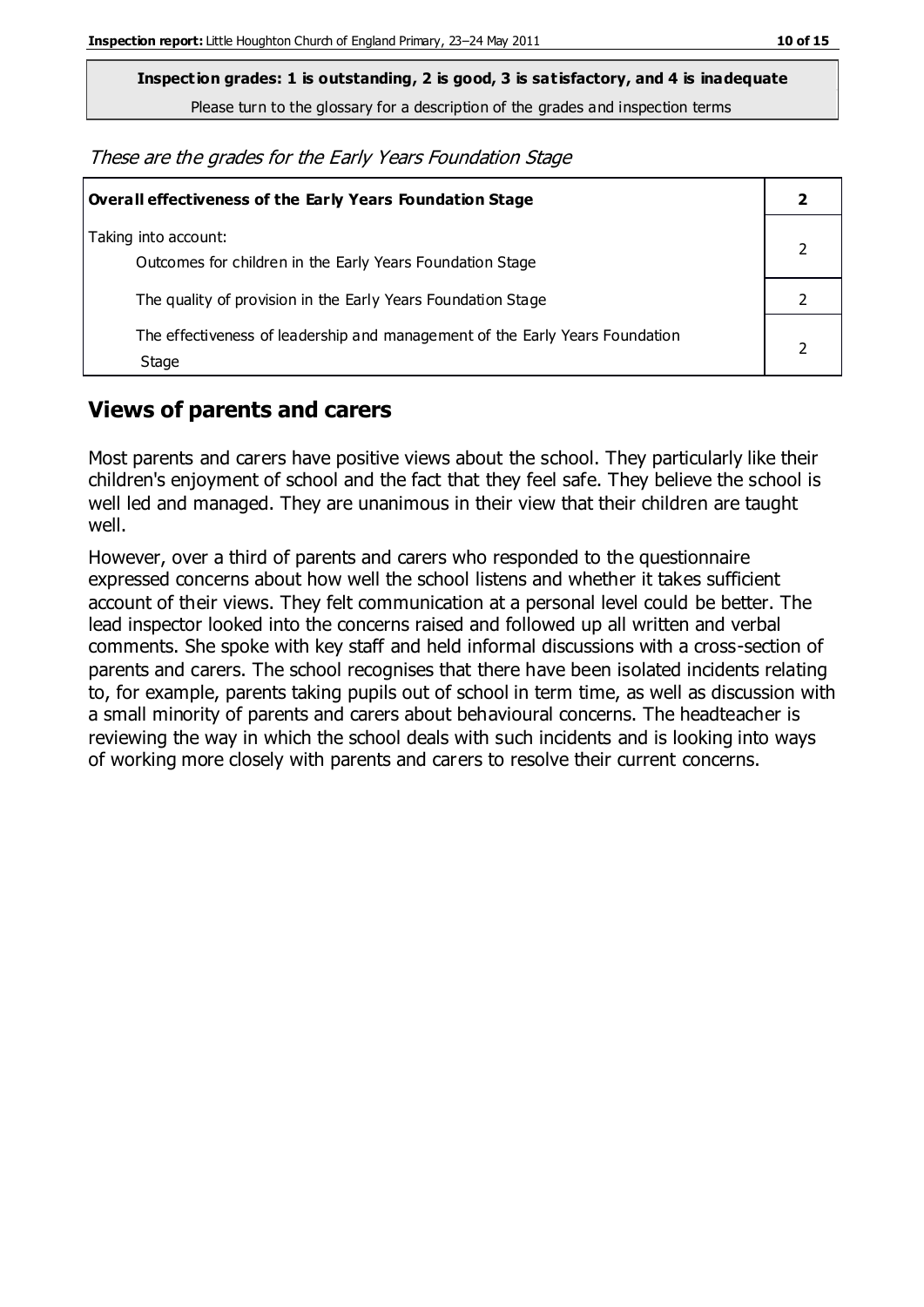#### **Responses from parents and carers to Ofsted's questionnaire**

Ofsted invited all the registered parents and carers of pupils registered at Little Houghton Church of England Primary to complete a questionnaire about their views of the school.

In the questionnaire, parents and carers were asked to record how strongly they agreed with 13 statements about the school. The inspection team received 59 completed questionnaires by the end of the on-site inspection. In total, there are 93 pupils registered at the school.

| <b>Statements</b>                                                                                                                                                                                                                                       | <b>Strongly</b><br>agree |               | Agree        |               | <b>Disagree</b> |                | <b>Strongly</b><br>disagree |                |
|---------------------------------------------------------------------------------------------------------------------------------------------------------------------------------------------------------------------------------------------------------|--------------------------|---------------|--------------|---------------|-----------------|----------------|-----------------------------|----------------|
|                                                                                                                                                                                                                                                         | <b>Total</b>             | $\frac{0}{0}$ | <b>Total</b> | $\frac{0}{0}$ | <b>Total</b>    | $\frac{0}{0}$  | <b>Total</b>                | $\frac{1}{2}$  |
| My child enjoys school                                                                                                                                                                                                                                  | 44                       | 75            | 11           | 19            | 3               | 5              | $\mathbf 0$                 | $\mathbf 0$    |
| The school keeps my child<br>safe                                                                                                                                                                                                                       | 43                       | 73            | 15           | 25            | 1               | $\overline{2}$ | 0                           | $\mathbf 0$    |
| My school informs me about<br>my child's progress                                                                                                                                                                                                       | 24                       | 41            | 28           | 47            | 7               | 12             | $\mathbf 0$                 | $\mathbf 0$    |
| My child is making enough<br>progress at this school                                                                                                                                                                                                    | 21                       | 36            | 31           | 53            | $\overline{7}$  | 12             | $\mathbf 0$                 | $\mathbf 0$    |
| The teaching is good at this<br>school                                                                                                                                                                                                                  | 23                       | 39            | 36           | 61            | 0               | 0              | 0                           | $\mathbf 0$    |
| The school helps me to<br>support my child's learning                                                                                                                                                                                                   | 26                       | 44            | 25           | 42            | 8               | 14             | $\mathbf 0$                 | $\mathbf 0$    |
| The school helps my child to<br>have a healthy lifestyle                                                                                                                                                                                                | 28                       | 47            | 30           | 51            | $\mathbf{1}$    | $\overline{2}$ | $\mathbf 0$                 | $\mathbf 0$    |
| The school makes sure that<br>my child is well prepared for<br>the future (for example<br>changing year group,<br>changing school, and for<br>children who are finishing<br>school, entering further or<br>higher education, or entering<br>employment) | 27                       | 46            | 28           | 47            | 0               | 0              | 1                           | $\overline{2}$ |
| The school meets my child's<br>particular needs                                                                                                                                                                                                         | 22                       | 37            | 32           | 54            | 4               | 7              | $\mathbf 0$                 | $\mathbf 0$    |
| The school deals effectively<br>with unacceptable behaviour                                                                                                                                                                                             | 22                       | 37            | 29           | 49            | 8               | 14             | 0                           | 0              |
| The school takes account of<br>my suggestions and concerns                                                                                                                                                                                              | 23                       | 39            | 16           | 27            | 17              | 29             | $\overline{2}$              | 3              |
| The school is led and<br>managed effectively                                                                                                                                                                                                            | 23                       | 39            | 33           | 56            | 3               | 5              | $\mathbf 0$                 | $\mathbf 0$    |
| Overall, I am happy with my<br>child's experience at this<br>school                                                                                                                                                                                     | 30                       | 51            | 27           | 46            | $\overline{2}$  | 3              | $\mathbf 0$                 | $\mathbf 0$    |

The table above summarises the responses that parents and carers made to each statement. The percentages indicate the proportion of parents and carers giving that response out of the total number of completed questionnaires. Where one or more parents and carers chose not to answer a particular question, the percentages will not add up to 100%.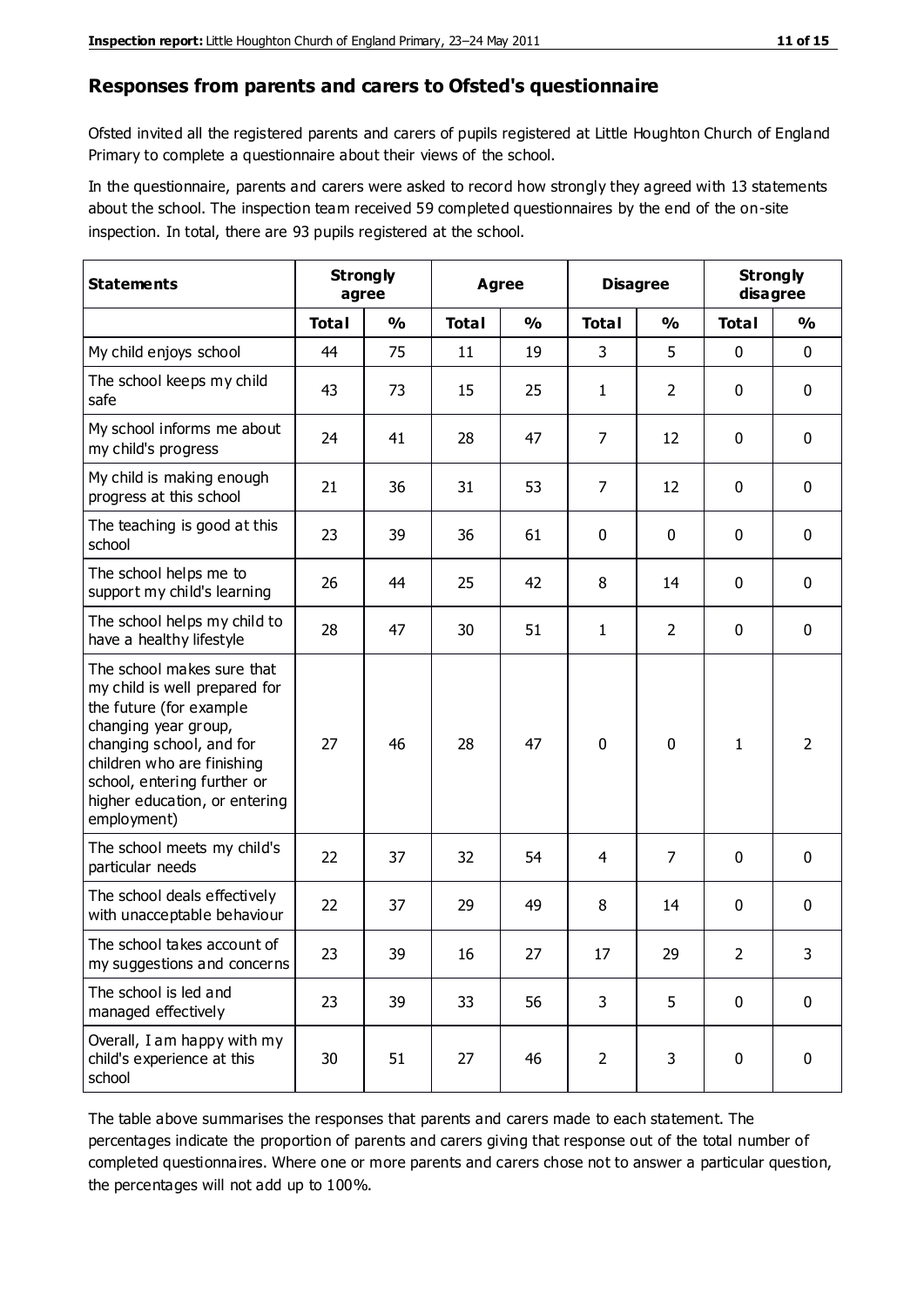## **Glossary**

| Grade   | <b>Judgement</b> | <b>Description</b>                                                                                                                                                                                                            |
|---------|------------------|-------------------------------------------------------------------------------------------------------------------------------------------------------------------------------------------------------------------------------|
| Grade 1 | Outstanding      | These features are highly effective. An outstanding school<br>provides exceptionally well for all its pupils' needs.                                                                                                          |
| Grade 2 | Good             | These are very positive features of a school. A school that<br>is good is serving its pupils well.                                                                                                                            |
| Grade 3 | Satisfactory     | These features are of reasonable quality. A satisfactory<br>school is providing adequately for its pupils.                                                                                                                    |
| Grade 4 | Inadequate       | These features are not of an acceptable standard. An<br>inadequate school needs to make significant improvement<br>in order to meet the needs of its pupils. Ofsted inspectors<br>will make further visits until it improves. |

#### **What inspection judgements mean**

#### **Overall effectiveness of schools**

|                       | Overall effectiveness judgement (percentage of schools) |      |                     |                   |
|-----------------------|---------------------------------------------------------|------|---------------------|-------------------|
| <b>Type of school</b> | <b>Outstanding</b>                                      | Good | <b>Satisfactory</b> | <b>Inadequate</b> |
| Nursery schools       | 46                                                      | 48   | 6                   |                   |
| Primary schools       | 6                                                       | 47   | 40                  | 7                 |
| Secondary schools     | 12                                                      | 39   | 38                  | 11                |
| Sixth forms           | 13                                                      | 42   | 41                  | 3                 |
| Special schools       | 28                                                      | 49   | 19                  | 4                 |
| Pupil referral units  | 14                                                      | 45   | 31                  | 10                |
| All schools           | 10                                                      | 46   | 37                  |                   |

New school inspection arrangements were introduced on 1 September 2009. This means that inspectors now make some additional judgements that were not made previously.

The data in the table above are for the period 1 September 2010 to 31 December 2010 and are consistent with the latest published official statistics about maintained school inspection outcomes (see **[www.ofsted.gov.uk](http://www.ofsted.gov.uk/)**).

The sample of schools inspected during 2010/11 was not representative of all schools nationally, as weaker schools are inspected more frequently than good or outstanding schools.

Percentages are rounded and do not always add exactly to 100.

Sixth form figures reflect the judgements made for the overall effectiveness of the sixth form in secondary schools, special schools and pupil referral units.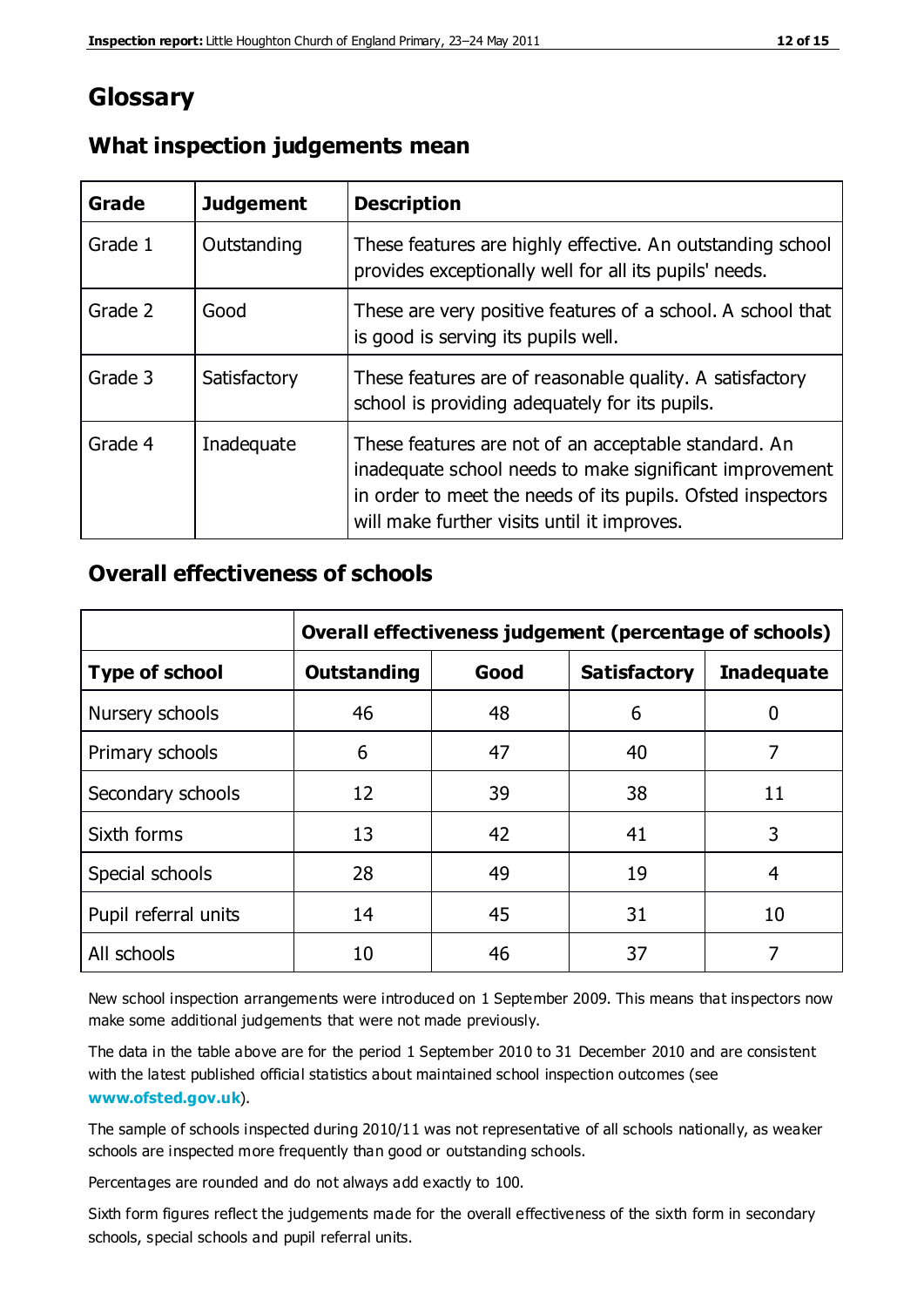# **Common terminology used by inspectors**

| Achievement:                  | the progress and success of a pupil in their learning,<br>development or training.                                                                                                                                                           |  |  |
|-------------------------------|----------------------------------------------------------------------------------------------------------------------------------------------------------------------------------------------------------------------------------------------|--|--|
| Attainment:                   | the standard of the pupils' work shown by test and<br>examination results and in lessons.                                                                                                                                                    |  |  |
| Capacity to improve:          | the proven ability of the school to continue<br>improving. Inspectors base this judgement on what<br>the school has accomplished so far and on the quality<br>of its systems to maintain improvement.                                        |  |  |
| Leadership and management:    | the contribution of all the staff with responsibilities,<br>not just the headteacher, to identifying priorities,<br>directing and motivating staff and running the school.                                                                   |  |  |
| Learning:                     | how well pupils acquire knowledge, develop their<br>understanding, learn and practise skills and are<br>developing their competence as learners.                                                                                             |  |  |
| <b>Overall effectiveness:</b> | inspectors form a judgement on a school's overall<br>effectiveness based on the findings from their<br>inspection of the school. The following judgements,<br>in particular, influence what the over all effectiveness<br>judgement will be. |  |  |
|                               | The school's capacity for sustained<br>improvement.                                                                                                                                                                                          |  |  |
|                               | Outcomes for individuals and groups of pupils.                                                                                                                                                                                               |  |  |
|                               | The quality of teaching.                                                                                                                                                                                                                     |  |  |
|                               | The extent to which the curriculum meets<br>pupils' needs, including, where relevant,<br>through partnerships.                                                                                                                               |  |  |
|                               | The effectiveness of care, guidance and<br>support.                                                                                                                                                                                          |  |  |
| Progress:                     | the rate at which pupils are learning in lessons and<br>over longer periods of time. It is often measured by<br>comparing the pupils' attainment at the end of a key                                                                         |  |  |

stage with their attainment when they started.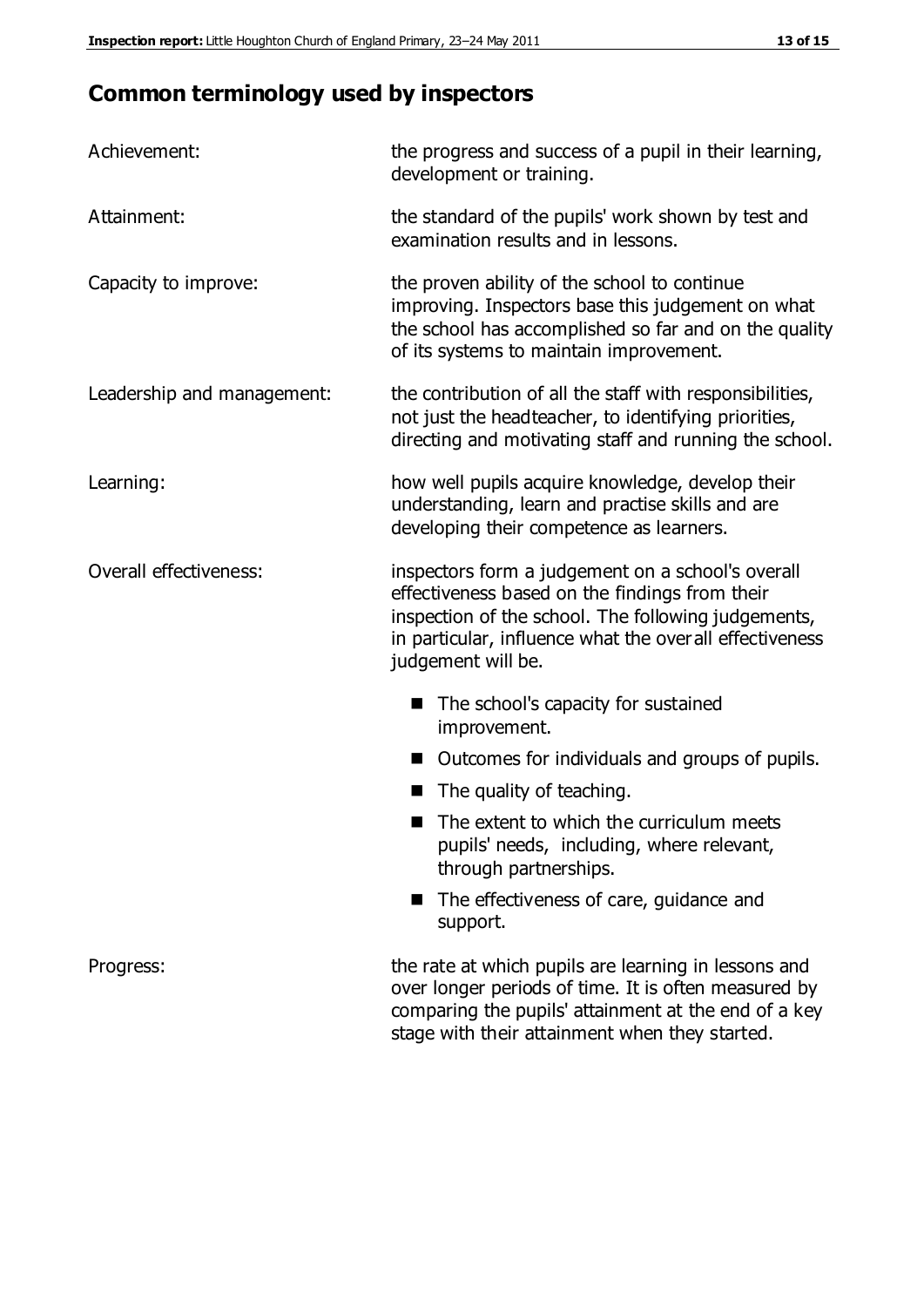#### **This letter is provided for the school, parents and carers to share with their children. It describes Ofsted's main findings from the inspection of their school.**

25 May 2011

#### Dear Pupils

#### **Inspection of Little Houghton Church of England Primary School, Northampton NN7 1AF**

Thank you for looking after us so well when we visited your school. There are many things of which you should be really proud. You try hard to eat healthily and keep fit. You get on well with the grown-ups who teach you and look after you and you enjoy working and playing together. We liked talking with some of you about your work. We really liked looking at all the topics you have done this year.

You go to a satisfactory school that is improving all the time. You enjoy school very much because it is a happy, friendly place and your teachers try to make the work you do interesting and exciting. You told us that you enjoyed your 'India Week' when you tried lots of different kinds of food. When I visited your assembly, I thought your singing was really good.

However, not everyone makes as much progress as they should, particularly those of you who are good at numeracy in Key Stage 1. I have asked those in charge to help you by giving you harder work. I want to make sure you know how to improve your work and that you have enough time to practise your skills when you do your topic work. The boys are getting much better at writing but some of you still need more help to be really good. I want you to enjoy the work that you do so that you want to write more. Your headteacher and governors are going to check more carefully on whether all of you are making enough progress.

You can help your teachers by coming to school every day on time, listening to your teachers and making sure you always try to do your best.

My best wishes to you all.

Yours sincerely

Kath Campbell Lead Inspector